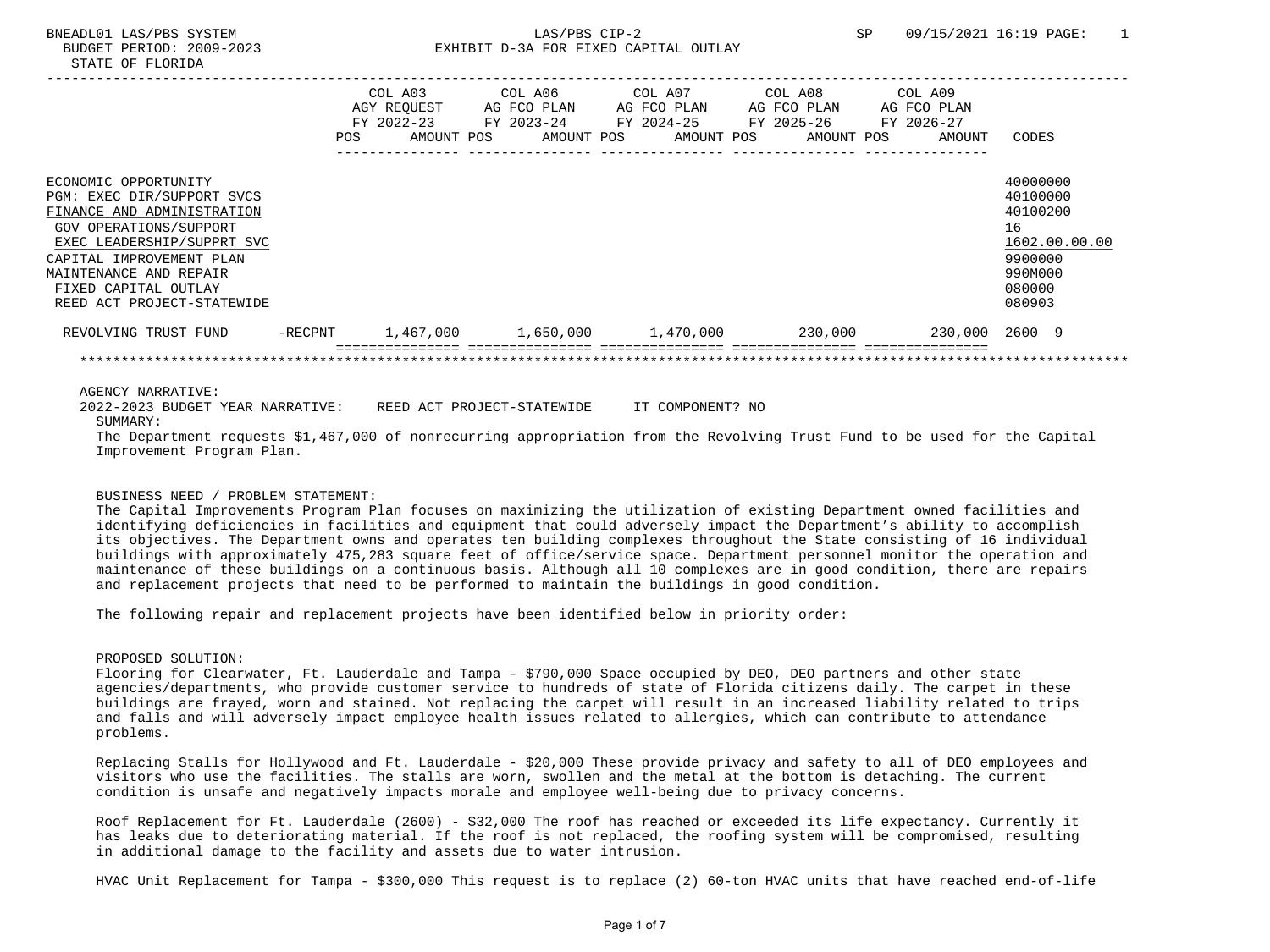|                                                                                                                                                                                                | COL A03<br>AGY REOUEST<br>FY 2022-23<br>POS | COL A06<br>AG FCO PLAN<br>FY 2023-24<br>AMOUNT POS<br>AMOUNT POS | COL A07<br>AG FCO PLAN<br>FY 2024-25<br>AMOUNT POS | COL A08<br>AG FCO PLAN<br>FY 2025-26<br>AMOUNT POS | COL A09<br>AG FCO PLAN<br>FY 2026-27<br>AMOUNT | CODES                                                                         |
|------------------------------------------------------------------------------------------------------------------------------------------------------------------------------------------------|---------------------------------------------|------------------------------------------------------------------|----------------------------------------------------|----------------------------------------------------|------------------------------------------------|-------------------------------------------------------------------------------|
| ECONOMIC OPPORTUNITY<br>PGM: EXEC DIR/SUPPORT SVCS<br>FINANCE AND ADMINISTRATION<br>GOV OPERATIONS/SUPPORT<br>EXEC LEADERSHIP/SUPPRT SVC<br>CAPITAL IMPROVEMENT PLAN<br>MAINTENANCE AND REPAIR |                                             |                                                                  |                                                    |                                                    |                                                | 40000000<br>40100000<br>40100200<br>16<br>1602.00.00.00<br>9900000<br>990M000 |

 cycle and are no longer functioning at optimum level. The units provide heating and cooling for a 90,000 s/f facility which houses approximately 150 employees and provides customer services to approximately 200 to 300 customers daily. Unit failure will result in building closure for an extended amount of time because units of this size are built to order and not kept in stock. Closing of this building would create a hardship for customers receiving services from the Region 15 CareerSource Tampa-Bay 9215 North Florida Ave. Center.

 HVAC System Frequency Drives With Bypass for DEO Caldwell Building - \$290,000 The request amount includes engineering consultation to redesign the HVAC system to work more efficiently, and purchase and install the necessary hardware. The Tallahassee building (Caldwell) is a 5-story building which houses DEO's Executive Management, the Division Strategic Business, the Division of Community Development and the Division of Workforce Services. The HVAC Automation system controls the Air handlers on each floor of the building. The drives inform the system when to provide heating or cooling. There are approximately 600 employees housed in the Caldwell building. Unit failure will result in building closure for an extended amount of time which would displace approximately 600 employees. Also, the lack of ability to properly control the environment reduces productivity and increases the maintenance/energy cost of the building.

 Concrete Repair (Sidewalk) for DEO Caldwell building - \$35,000 Approximately 1269 S/F of concreate that serves as a sidewalk behind the Caldwell facility needs to be replaced. It receives a lot of employee and visitor traffic to gain access to the facility and to various parking locations. The sidewalk is broken and uneven which creates safety issues such as slips, trips and falls. The department has had several employees over the last year that have fallen resulting in Worker's Compensation claims and absences.

# PROPOSED BENEFITS / RISKS:

 The proposed repairs and maintenance are necessary to keep Department owned buildings in a safe and efficient state of operation. By funding the proposed projects, the Department decreases the potential for additional future costs and liability due to system failures and illness or injury to personnel and customers. The Revolving Trust fund is funded by rent paid from tenants and through federal depreciation recapture. There is sufficient revenue in the trust fund to support this request.

### IMPACT IF NOT FUNDED:

 Without this funding, there is insufficient budget to address known and planned building maintenance and repair projects necessary for safe and efficient building operation. If this issue is not addressed, a serious incident could occur and increase our chances with Department Worker's Compensation claims.

## FLORIDA STRATEGIC PLAN FOR ECONOMIC DEVELOPMENT:

This issue aligns with the following strategy contained in Florida's Strategic Plan for Economic Development:

5.2 Civic and Governance Systems - Improve the efficiency and effectiveness of government agencies at all levels.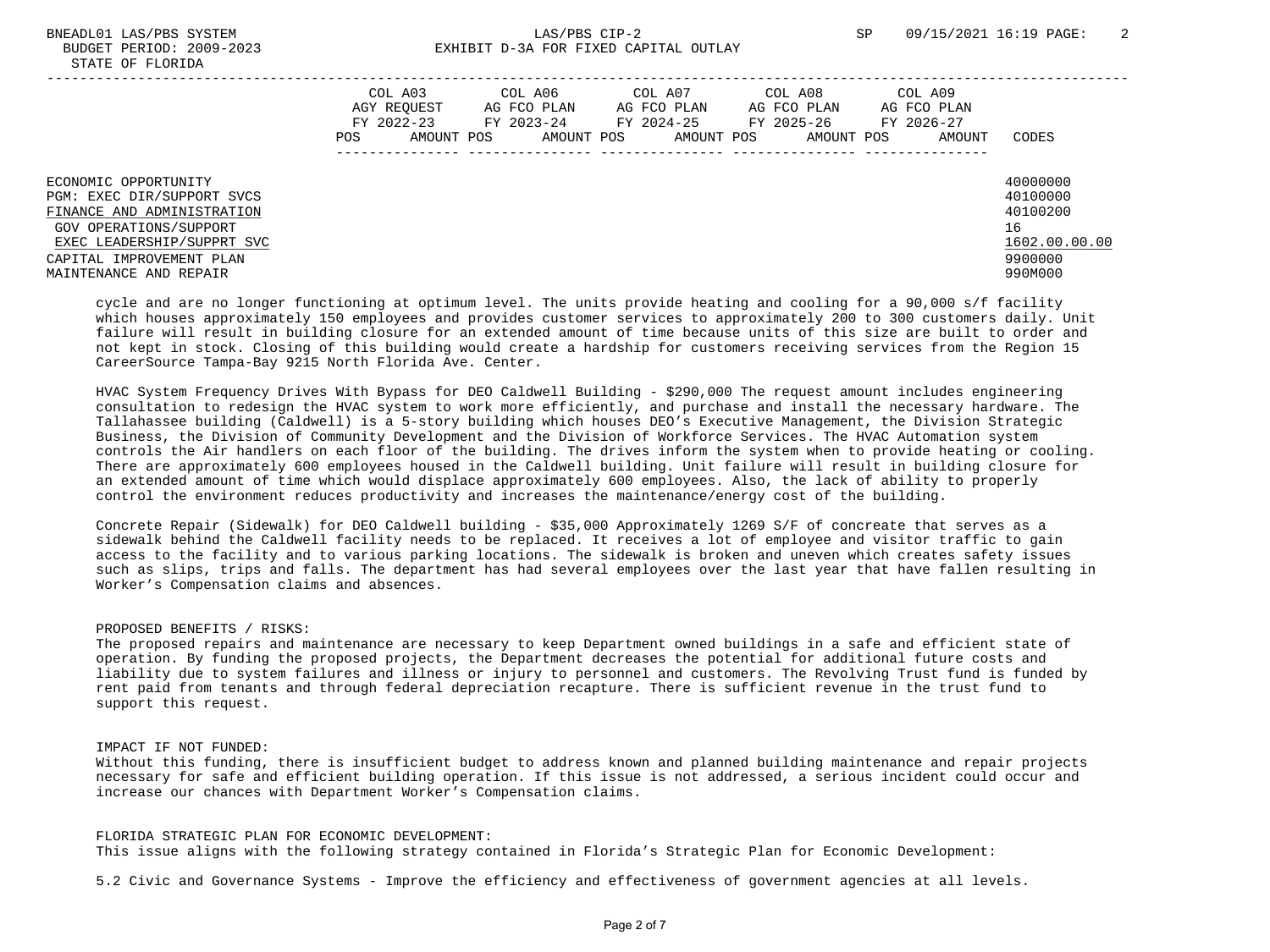# BNEADL01 LAS/PBS SYSTEM LAS/PBS CIP-2 SP 09/15/2021 16:19 PAGE: 3 EXHIBIT D-3A FOR FIXED CAPITAL OUTLAY

|                                                                                                                                                                                                | POS | COL A03<br>AGY REOUEST<br>FY 2022-23<br>AMOUNT POS | COL A06<br>AG FCO PLAN<br>FY 2023-24<br>AMOUNT POS | COL A07<br>AG FCO PLAN<br>FY 2024-25<br>AMOUNT POS | COL A08<br>AG FCO PLAN<br>FY 2025-26<br>AMOUNT POS | COL A09<br>AG FCO PLAN<br>FY 2026-27<br>AMOUNT | CODES                                                                         |
|------------------------------------------------------------------------------------------------------------------------------------------------------------------------------------------------|-----|----------------------------------------------------|----------------------------------------------------|----------------------------------------------------|----------------------------------------------------|------------------------------------------------|-------------------------------------------------------------------------------|
| ECONOMIC OPPORTUNITY<br>PGM: EXEC DIR/SUPPORT SVCS<br>FINANCE AND ADMINISTRATION<br>GOV OPERATIONS/SUPPORT<br>EXEC LEADERSHIP/SUPPRT SVC<br>CAPITAL IMPROVEMENT PLAN<br>MAINTENANCE AND REPAIR |     |                                                    |                                                    |                                                    |                                                    |                                                | 40000000<br>40100000<br>40100200<br>16<br>1602.00.00.00<br>9900000<br>990M000 |

BUDGET REQUEST TOTAL:

\$1,467,000 - nonrecurring

\*\*\*\*\*\*\*\*\*\*\*\*\*\*\*\*\*\*\*\*\*\*\*\*\*\*\*\*\*\*\*\*\*\*\*\*\*\*\*\*\*\*\*\*\*\*\*\*\*\*\*\*\*\*\*\*\*\*\*\*\*\*\*\*\*\*\*\*\*\*\*\*\*\*\*\*\*\*\*\*\*\*\*\*\*\*\*\*\*\*\*\*\*\*\*\*\*\*\*\*\*\*\*\*\*\*\*\*\*\*\*\*\*\*\*\*\*\*\*\*\*\*\*\*\*\*\*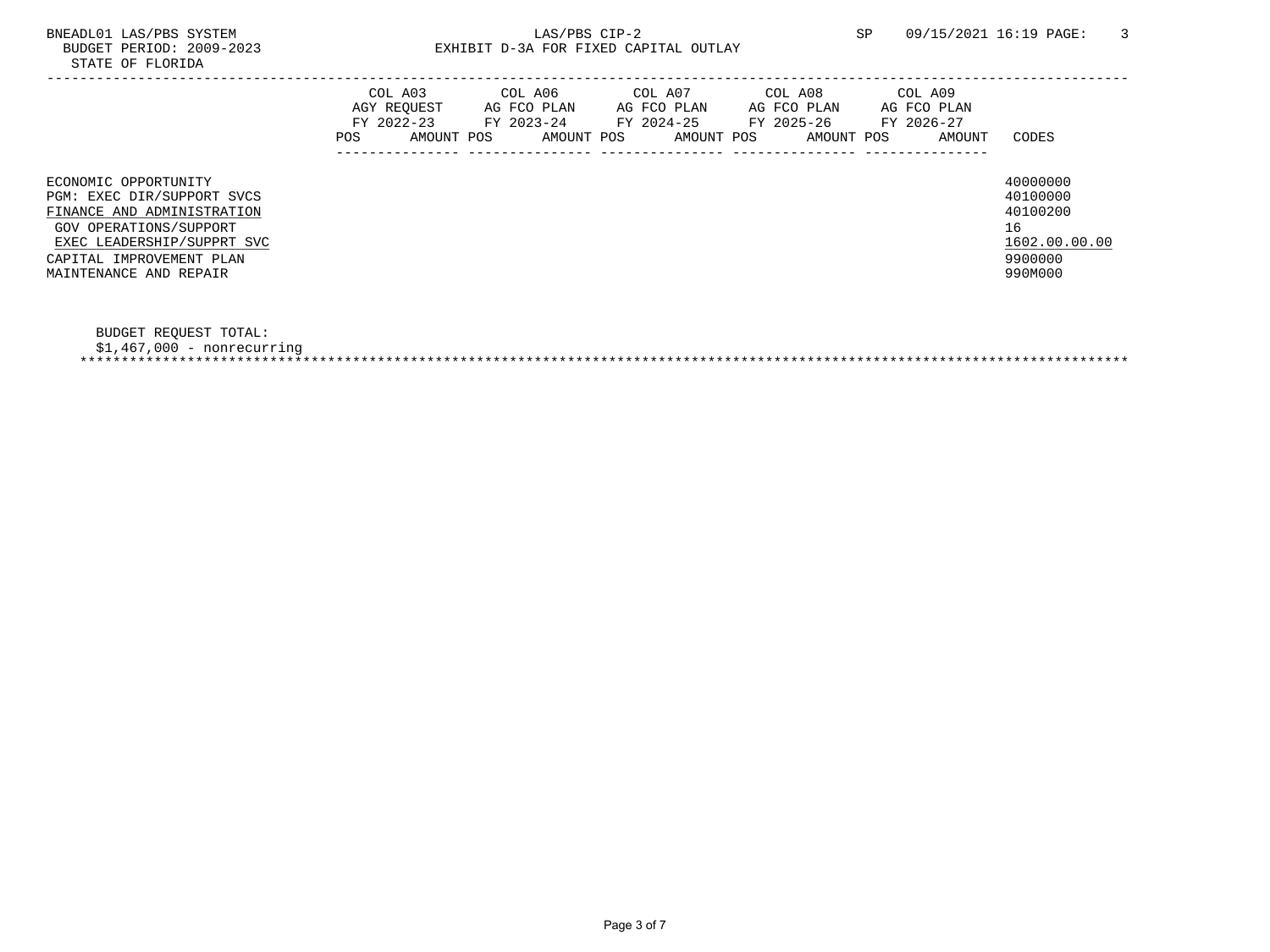|                                                                                                                                                                                                                                               |           | COL A03<br>AGY REOUEST<br>FY 2022-23<br><b>POS</b><br>AMOUNT POS | COL A06<br>AG FCO PLAN<br>FY 2023-24<br>AMOUNT POS | COL A07<br>AG FCO PLAN<br>FY 2024-25 | AMOUNT POS | COL A08<br>AG FCO PLAN<br>FY 2025-26<br>AMOUNT POS | COL A09<br>AG FCO PLAN<br>FY 2026-27<br>AMOUNT | CODES                                                                                   |
|-----------------------------------------------------------------------------------------------------------------------------------------------------------------------------------------------------------------------------------------------|-----------|------------------------------------------------------------------|----------------------------------------------------|--------------------------------------|------------|----------------------------------------------------|------------------------------------------------|-----------------------------------------------------------------------------------------|
| ECONOMIC OPPORTUNITY<br>PGM: COMMUNITY DEVELOPMENT<br>HOUSING & COMM DEVELOPMENT<br>ECONOMIC OPPORTUNITIES<br>COMMUN DEV/REVITALIZATION<br>CAPITAL IMPROVEMENT PLAN<br>GRANTS AND AIDS - FIXED CAPITAL<br>OUTLAY<br>G/A-LOC GOV/NONST ENT-FCO |           |                                                                  |                                                    |                                      |            |                                                    |                                                | 40000000<br>40300000<br>40300200<br>11<br>1104.00.00.00<br>9900000<br>990G000<br>140000 |
| SPACE, DEFENSE, RURAL INFR                                                                                                                                                                                                                    |           |                                                                  |                                                    |                                      |            |                                                    |                                                | 143150                                                                                  |
| SEED TRUST FUND                                                                                                                                                                                                                               | $-$ STATE | 1,600,000                                                        | 1,600,000                                          |                                      | 1,600,000  | 1,600,000                                          | 1,600,000                                      | 2041 1                                                                                  |
|                                                                                                                                                                                                                                               |           |                                                                  |                                                    |                                      |            |                                                    |                                                |                                                                                         |

### AGENCY NARRATIVE:

 2022-2023 BUDGET YEAR NARRATIVE: SPACE, DEFENSE, RURAL INFR IT COMPONENT? NO SUMMARY:

 The Department requests \$1,600,000 in recurring appropriation in the State Economic Enhancement and Development (SEED) Trust Fund within the Housing and Community Development budget entity (40300200) in the Space, Defense, Rural Infrastructure (143150) category for Rural Infrastructure Fixed Capital Outlay projects in Fiscal Year 2022-23.

## BUSINESS NEED / PROBLEM STATEMENT:

 In order to support the objectives, set forth in section 288.0655, F.S., the request is to reestablish recurring appropriation for Statewide Rural Infrastructure Fixed Capital Outlay projects.

 In FY 2020-21, an additional \$5,000,000 recurring appropriation was provided in this category increasing the recurring appropriation to \$6,600,000. The proviso language, however, limits the use of the funds to specified rural communities. In FY 2020-21, the historically recurring appropriation of \$1,600,000 for this program was made nonrecurring. This \$1,600,000 nonrecurring appropriation was then not appropriated in FY 2021-2022.

 This request seeks to reestablish the \$1,600,000 of recurring appropriation to support the statewide objectives of the program.

# PROPOSED SOLUTION:

 The Department requests to reestablish the recurring appropriation of \$1,600,000 to complete projects outlined for the Rural Infrastructure Fixed Capital Outlay appropriation.

 PROPOSED BENEFITS / RISKS: This funding will allow the Department to continue to complete needed projects.

 IMPACT IF NOT FUNDED: If this issue is not funded, there will be insufficient budget to support Statewide Rural Infrastructure needs.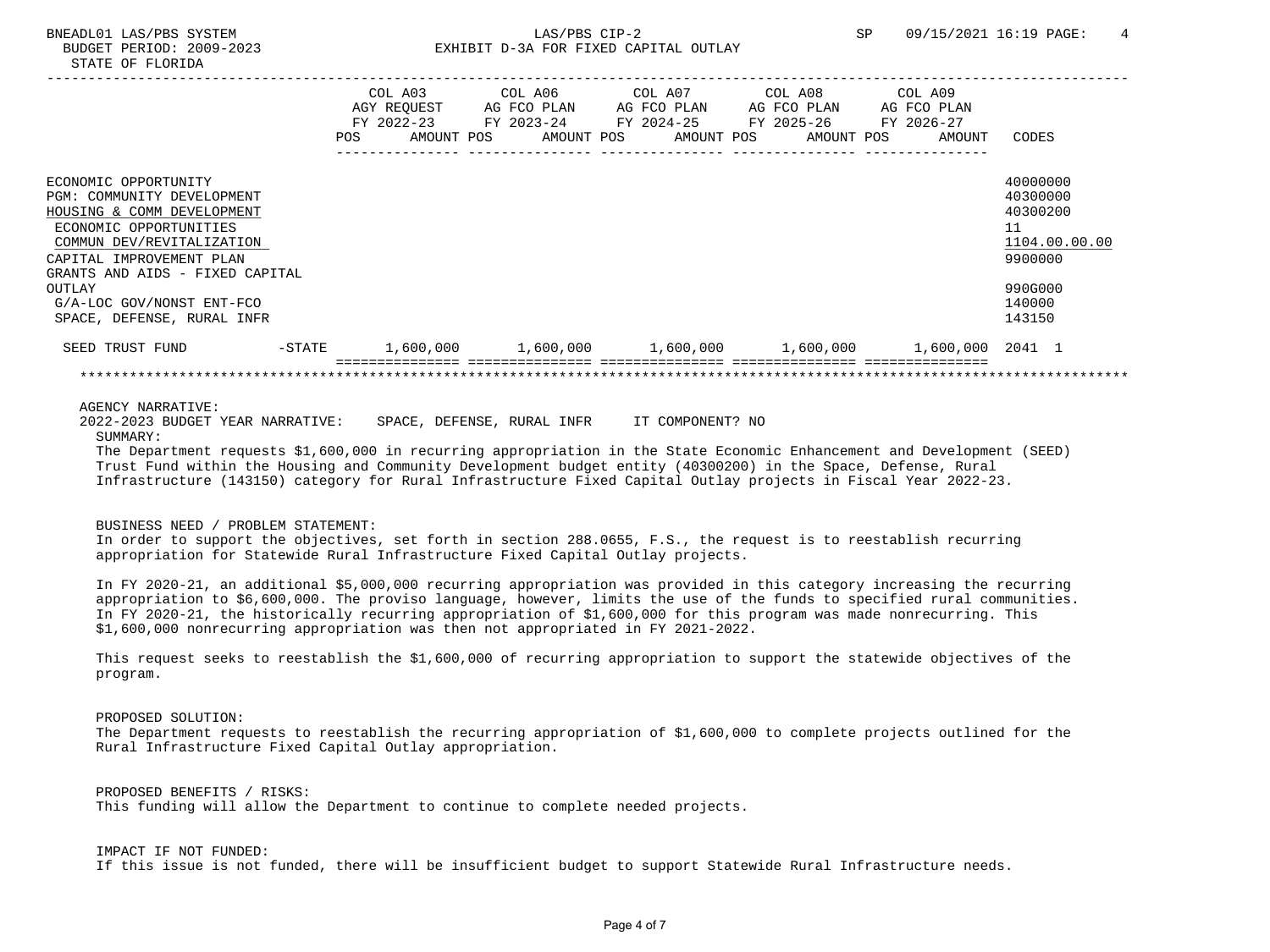|                                                                                  | COL A03<br>AGY REOUEST<br>FY 2022-23<br>POS<br>AMOUNT POS |  | COL A06<br>AG FCO PLAN<br>FY 2023-24<br>AMOUNT POS |  | COL A07<br>AG FCO PLAN<br>FY 2024-25<br>AMOUNT POS |  | COL A08<br>AG FCO PLAN<br>FY 2025-26<br>AMOUNT POS |  | COL A09<br>AG FCO PLAN<br>FY 2026-27<br>AMOUNT |  | CODES                            |
|----------------------------------------------------------------------------------|-----------------------------------------------------------|--|----------------------------------------------------|--|----------------------------------------------------|--|----------------------------------------------------|--|------------------------------------------------|--|----------------------------------|
|                                                                                  |                                                           |  |                                                    |  |                                                    |  |                                                    |  |                                                |  |                                  |
| ECONOMIC OPPORTUNITY<br>PGM: COMMUNITY DEVELOPMENT<br>HOUSING & COMM DEVELOPMENT |                                                           |  |                                                    |  |                                                    |  |                                                    |  |                                                |  | 40000000<br>40300000<br>40300200 |
| ECONOMIC OPPORTUNITIES<br>COMMUN DEV/REVITALIZATION                              |                                                           |  |                                                    |  |                                                    |  |                                                    |  |                                                |  | 11<br>1104.00.00.00              |
| CAPITAL IMPROVEMENT PLAN<br>GRANTS AND AIDS - FIXED CAPITAL                      |                                                           |  |                                                    |  |                                                    |  |                                                    |  |                                                |  | 9900000                          |
| OUTLAY                                                                           |                                                           |  |                                                    |  |                                                    |  |                                                    |  |                                                |  | 990G000                          |

 FLORIDA STRATEGIC PLAN FOR ECONOMIC DEVELOPMENT: This issue aligns with the following strategies contained in Florida's Strategic Plan for Economic Development:

 3.1 - Infrastructure and Growth Leadership - Enhance and protect accessibility and participation of a cross-representation of parties in an integrated planning, review and development process (e.g., workforce, development, natural resources and land use, housing, military, infrastructure and transportation).

 5.1 - Florida's Civic and Governance Systems Strategies - Integrate long-term investment strategies for statewide and regional economic development priorities.

| BUDGET REOUEST TOTAL:                       |
|---------------------------------------------|
| \$1,600,000 of Operating Budget - recurring |
|                                             |

| ESTIMATED EXPENDITURES - FIXED   |           |           |           |           |           |           |               |
|----------------------------------|-----------|-----------|-----------|-----------|-----------|-----------|---------------|
| CAPITAL OUTLAY - OTHER           |           |           |           |           |           |           | 990I100       |
| G/A-LOC GOV/NONST ENT-FCO        |           |           |           |           |           |           | 140000        |
| SPACE, DEFENSE, RURAL INFR       |           |           |           |           |           |           | 143150        |
| SEED TRUST FUND                  | $-$ STATE | 5,000,000 |           |           |           |           | 2041 1        |
| TOTAL: COMMUN DEV/REVITALIZATION |           |           |           |           |           |           | 1104.00.00.00 |
| BY FUND TYPE                     |           |           |           |           |           |           |               |
| TRUST FUNDS                      |           | 6,600,000 | 1,600,000 | 1,600,000 | 1,600,000 | 1,600,000 | 2000          |
|                                  |           |           |           |           |           |           |               |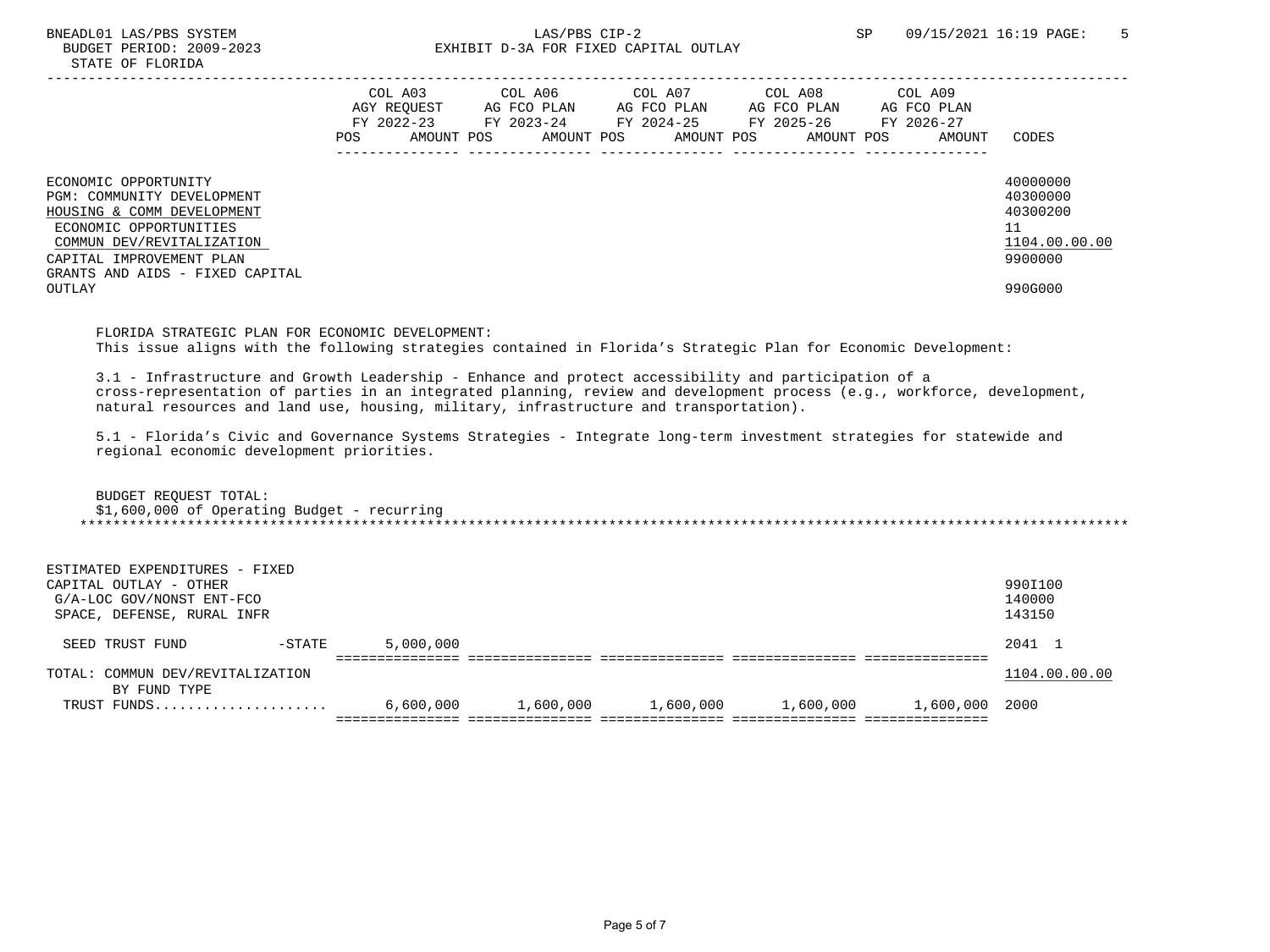|                                                                                                                                                                                                            |           | COL A03<br>AGY REOUEST<br>FY 2022-23<br>POS<br>AMOUNT POS | COL A06<br>AG FCO PLAN<br>FY 2023-24<br>AMOUNT POS | COL A07<br>AG FCO PLAN<br>FY 2024-25 | AMOUNT POS | COL A08<br>AG FCO PLAN<br>FY 2025-26<br>AMOUNT POS | COL A09<br>AG FCO PLAN<br>FY 2026-27<br>AMOUNT | CODES                                                                         |
|------------------------------------------------------------------------------------------------------------------------------------------------------------------------------------------------------------|-----------|-----------------------------------------------------------|----------------------------------------------------|--------------------------------------|------------|----------------------------------------------------|------------------------------------------------|-------------------------------------------------------------------------------|
| ECONOMIC OPPORTUNITY<br><b>PGM: STRATEGIC BUS DEV</b><br>STRATEGIC BUSINESS DEV<br>ECONOMIC OPPORTUNITIES<br>BUSINESS DEVELOPMENT<br>CAPITAL IMPROVEMENT PLAN<br>GRANTS AND AIDS - FIXED CAPITAL<br>OUTLAY |           |                                                           |                                                    |                                      |            |                                                    |                                                | 40000000<br>40400000<br>40400100<br>11<br>1101.00.00.00<br>9900000<br>990G000 |
| G/A-LOC GOV/NONST ENT-FCO<br>SPACE, DEFENSE, RURAL INFR                                                                                                                                                    |           |                                                           |                                                    |                                      |            |                                                    |                                                | 140000<br>143150                                                              |
| SEED TRUST FUND                                                                                                                                                                                            | $-$ STATE | 1,600,000                                                 | 1,600,000                                          |                                      | 1,600,000  | 1,600,000                                          | 1,600,000                                      | 2041 1                                                                        |
|                                                                                                                                                                                                            |           |                                                           |                                                    |                                      |            |                                                    |                                                |                                                                               |

#### AGENCY NARRATIVE:

 2022-2023 BUDGET YEAR NARRATIVE: SPACE, DEFENSE, RURAL INFR IT COMPONENT? NO SUMMARY: The Department requests \$1,600,000 of recurring appropriation from the State Economic Enhancement Trust Fund for the Defense Infrastructure Grant (DIG).

### BUSINESS NEED / PROBLEM STATEMENT:

 This request is to reestablish recurring appropriation for the DIG program. Funding for this program was previously made nonrecurring.

 The Department of Economic Opportunity (DEO) is authorized by Section 288.980(3)(a), Florida Statutes, to award grants from any funds available to it, to support activities related to the retention of military installations potentially affected by federal base closure or realignment.

PROPOSED SOLUTION:

 The Department requests to reestablish recurring appropriation in the amount of \$1,600,000 for the DIG. Providing the requested appropriation will allow DEO to continue to provide grants under this program.

PROPOSED BENEFITS / RISKS:

 Pursuant to Section 288.980(5), Florida Statutes, DEO awards grants to support local infrastructure projects that benefit both the local community and the military installations. Infrastructure projects to be funded under this program include those related to encroachment, transportation and access, utilities, communications, housing, environment, and security.

 IMPACT IF NOT FUNDED: If recurring appropriation is not provided, this will impact Florida's military installations and communities.

 FLORIDA STRATEGIC PLAN FOR ECONOMIC DEVELOPMENT: This issue aligns with the following strategies contained in Florida's Strategic Plan for Economic Development: